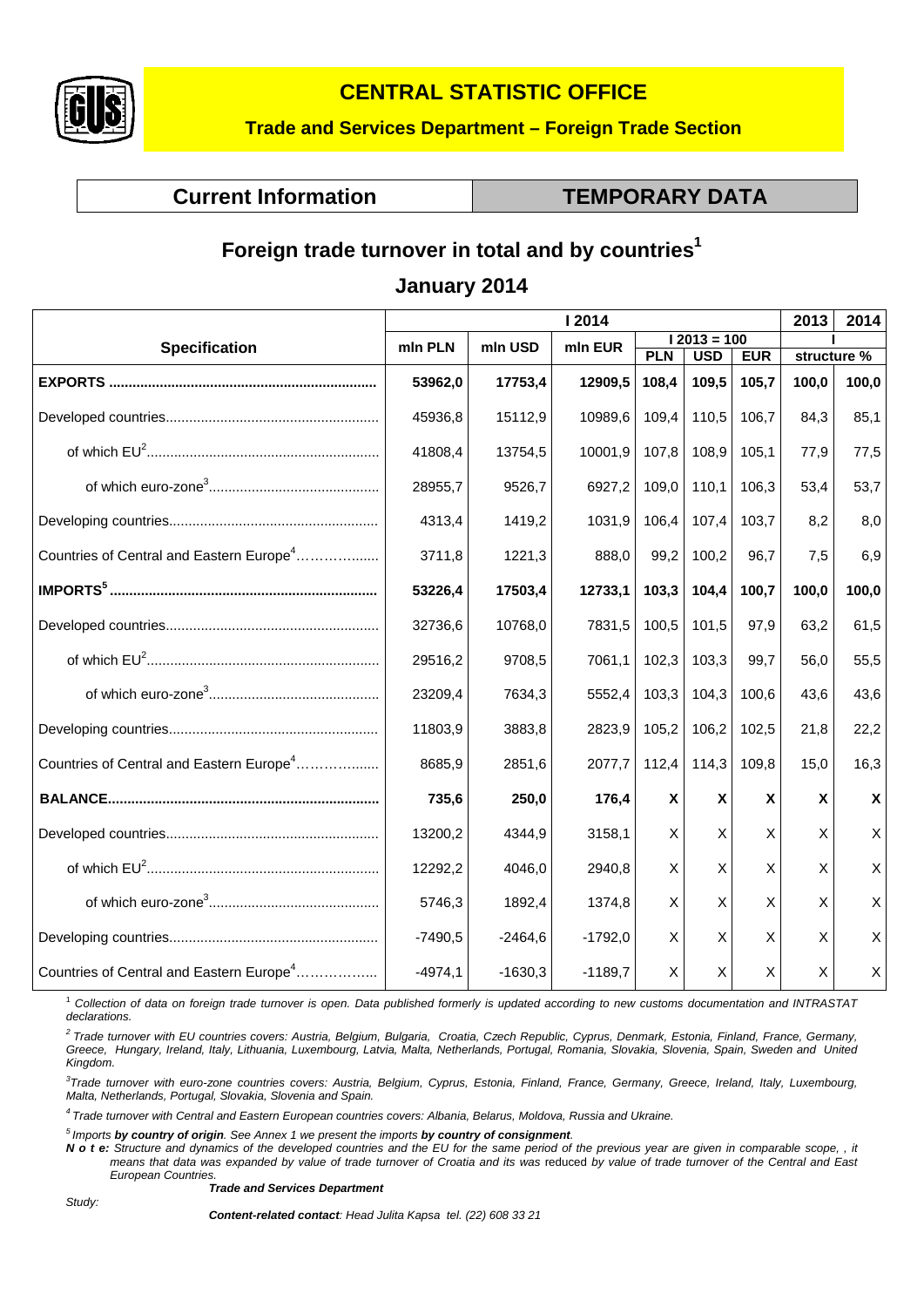#### **FOREIGN TRADE TURNOVER BY MAJOR COUNTRIES**

|                                                                | <b>12014</b> |                |            |               |             |       | 2013 | 2014 |  |
|----------------------------------------------------------------|--------------|----------------|------------|---------------|-------------|-------|------|------|--|
| <b>Specification</b><br>mln<br>mln<br><b>PLN</b><br><b>USD</b> |              |                | mln        | $12013 = 100$ |             |       |      |      |  |
|                                                                | <b>EUR</b>   | <b>PLN</b>     | <b>USD</b> | <b>EUR</b>    | structure % |       |      |      |  |
|                                                                |              |                |            |               |             |       |      |      |  |
| <b>EXPORTS</b>                                                 |              |                |            |               |             |       |      |      |  |
| 1. Germany                                                     | 14097,4      | 4638,4         | 3372,6     | 107,5         | 108,6       | 104,7 | 26,4 | 26,1 |  |
| 2. United Kingdom                                              | 3488,3       | 1147,7         | 834,5      | 101,8         | 102,8       | 99,2  | 6,9  | 6,5  |  |
| 3. Czech Republic                                              | 3394,1       | 1115,8         | 811,9      | 107,3         | 108,5       | 104,6 | 6,4  | 6,3  |  |
| 4. France                                                      | 3313,0       | 1090,1         | 792,6      | 110,8         | 111,8       | 107,9 | 6,0  | 6,1  |  |
|                                                                | 2391,1       | 786,7          | 572,0      | 104,6         | 105,6       | 101,9 | 4,6  | 4,4  |  |
| 6. Netherlands.                                                | 2269,0       | 746,5          | 542,8      | 99,5          | 100,5       | 97,0  | 4,6  | 4,2  |  |
| 7. Russia                                                      | 2140,0       | 704,1          | 511,9      | 95,0          | 95,9        | 92,6  | 4,5  | 4,0  |  |
| 8. Sweden                                                      | 1723,2       | 567,0          | 412,3      | 135,0         | 136,4       | 131,5 | 2,6  | 3,2  |  |
| 9. Hungary                                                     | 1416,9       | 466,2          | 339,0      | 110,3         | 111,4       | 107,5 | 2,6  | 2,6  |  |
| 10. Slovakia                                                   | 1293,2       | 425,1          | 309,4      | 103,0         | 104,2       | 100,5 | 2,5  | 2,4  |  |
|                                                                |              |                |            |               |             |       |      |      |  |
|                                                                |              | <b>IMPORTS</b> |            |               |             |       |      |      |  |
| 1. Germany                                                     | 10998,6      | 3616,6         | 2631,1     | 103,4         | 104,4       | 100,8 | 20,6 | 20,7 |  |
| 2. Russia                                                      | 7852,4       | 2577,5         | 1878,3     | 112,3         | 114,3       | 109,7 | 13,6 | 14,8 |  |
| 3. China                                                       | 5497,1       | 1808,7         | 1315,1     | 105,7         | 106,8       | 103,0 | 10,1 | 10,3 |  |
|                                                                | 2357,0       | 775,5          | 563,9      | 93,8          | 94,7        | 91,4  | 4,9  | 4,4  |  |
| 5. France                                                      | 1971,1       | 648,5          | 471,6      | 102,4         | 103,4       | 99,8  | 3,7  | 3,7  |  |
| 6. Czech Republic                                              | 1869,0       | 614,3          | 447,1      | 99,5          | 100,9       | 97,1  | 3,6  | 3,5  |  |
| 7. Netherlands                                                 | 1855,6       | 610,5          | 443,9      | 96,8          | 97,8        | 94,3  | 3,7  | 3,5  |  |
| 8. Belgium                                                     | 1308,5       | 430,5          | 313,0      | 116,9         | 118,0       | 113,9 | 2,2  | 2,5  |  |
| 9. United Kingdom                                              | 1295,2       | 426,2          | 309,9      | 104,5         | 105,6       | 101,9 | 2,4  | 2,4  |  |
| 10. United States                                              | 1209,2       | 397,8          | 289,3      | 89,2          | 90,1        | 86,9  | 2,6  | 2,3  |  |

In January 2014, the export express in current prices equaled 54,0 mrd (American: billion) PLN, and import 53,2 mrd PLN.